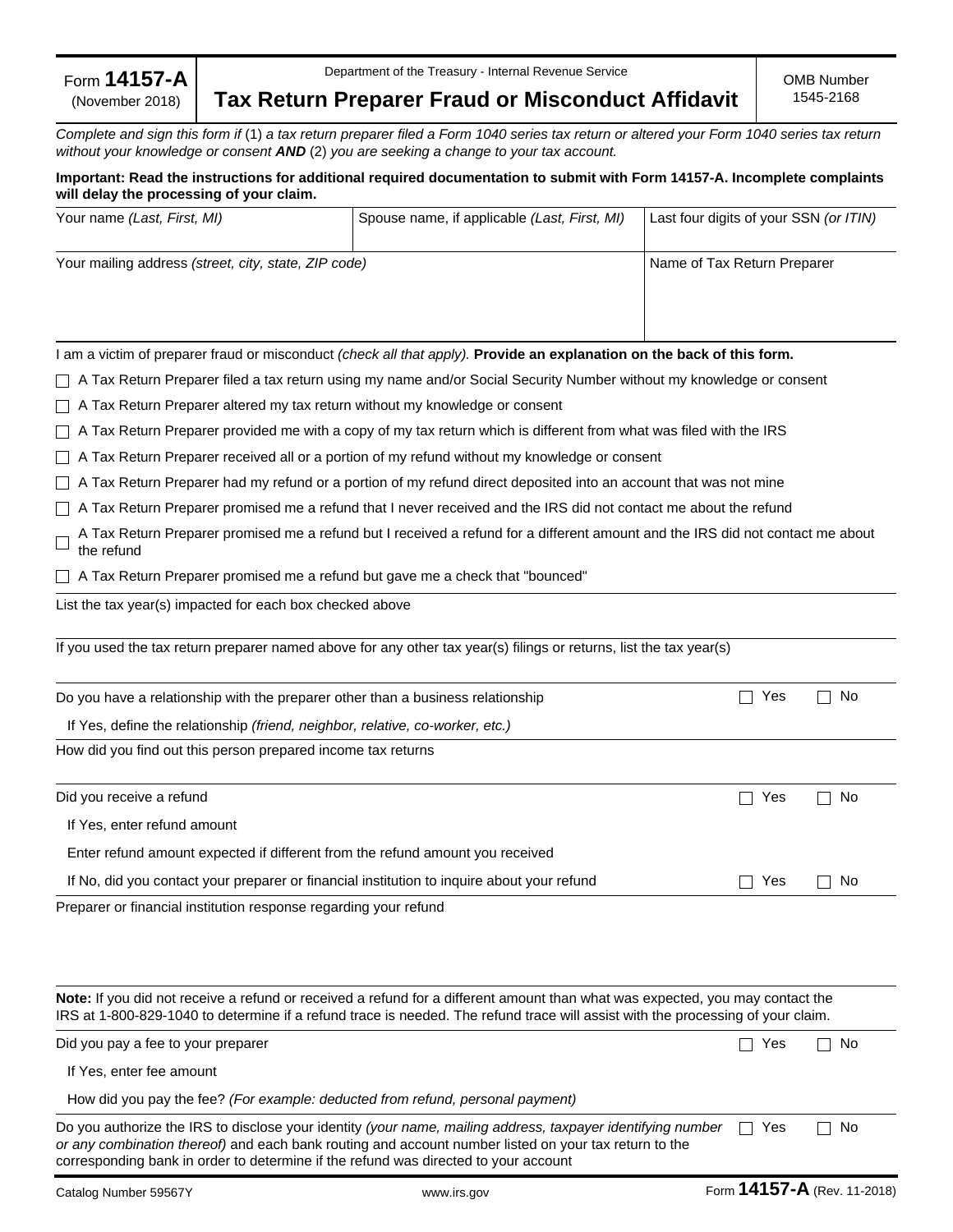| complete, and made in good faith     |             | Under penalties of perjury, I declare that, to the best of my knowledge and belief, the information entered on this form is true, correct, |
|--------------------------------------|-------------|--------------------------------------------------------------------------------------------------------------------------------------------|
| Taxpayer signature                   |             | Date signed                                                                                                                                |
| Spouse's signature (if applicable)   |             | Date signed                                                                                                                                |
| Telephone number (include area code) |             |                                                                                                                                            |
| Catalog Number 59567Y                | www.irs.gov | Form 14157-A (Rev. 11-2018)                                                                                                                |

Briefly describe what happened and the resulting tax issue *(if applicable)*. If additional space is needed, attach your explanation.